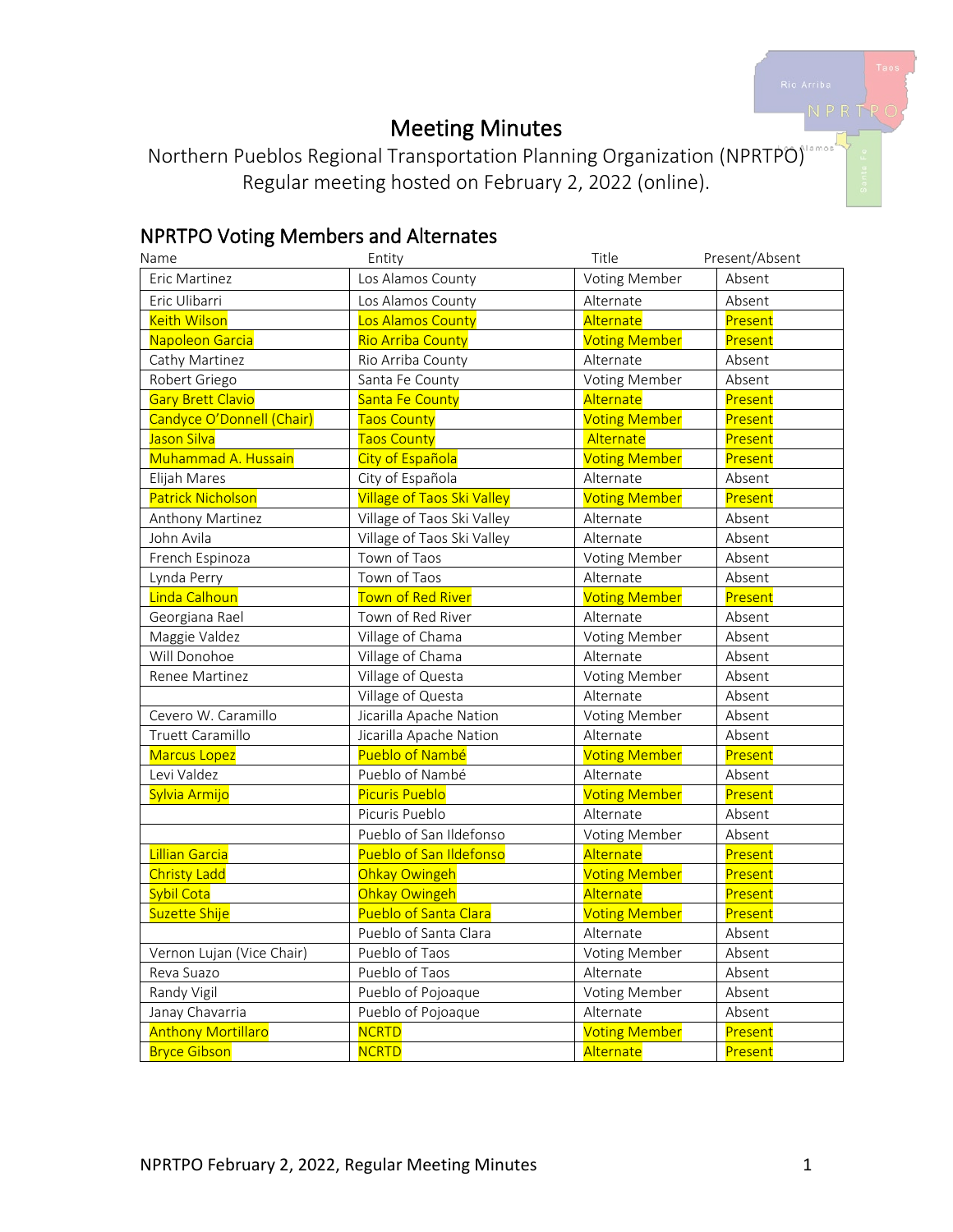

## NCNMEDD/NPRTPO Staff

Christopher Madrid Community Development Director Paul Sittig Transportation Planner Kyla Danforth Transportation Intern

## NMDOT Staff

Ron Shutiva **Tribal Liaison** 

Rosa Kozub Multimodal Planning and Programs Bureau Chief and interim NPRTPO Planning Liaison Joseph Moriarty Technical & Freight Planning Supervisor Tyler Roller Technical & Freight Planner James Mexia **Technical Support Engineer** 

### **Guests**

| Brent Jaramillo       | <b>Taos County Manager</b>                  |
|-----------------------|---------------------------------------------|
| Darlene Vigil         | Taos County Commission Chair                |
| Eric Chavez           | Field Representative for Sen. Ben Ray Luján |
| Luanne Dreyer Elliott | Volunteer with Gorge Bridge Safety Network  |
| Joe Sanchez           | WH Pacific, Engineer                        |
|                       |                                             |

## I. Call Meeting to Order

Chair Candyce O'Donnell, Taos County, called the meeting to order at 10:00 AM.

#### II. Pledge of Allegiance

Chair O'Donnell called on Joseph Moriarty, NMDOT, to lead the pledge of allegiance.

#### III. Opening Prayer

Chair O'Donnell asked for Marcus Lopez, Nambé Pueblo, to lead an opening prayer.

## IV. Welcome and Introductions/Public Comments:

Chair O'Donnell asked for all in attendance to introduce themselves, with all present being indicated in the attendance log above.

Chair O'Donnell asked Eric Chavez, Field Representative for Senator Ben Ray Luján how the senator was doing. Mr. Chavez said the senator is resting comfortably and is expected to make a full recovery, and asked people to keep the senator and his family in your prayers and thoughts. (*Mr. Chavez shared in the chat "Please feel free to reach out to me if the Senator's office can be of any assistance. Email: [Eric\\_Chavez@lujan.senate.gov](mailto:Eric_Chavez@lujan.senate.gov) or via work cell 505-328-7394")*

Chair O'Donnell recognized a member from the public, Luanne Dryer Elliott, who introduced herself as a volunteer with the Gorge Bridge Safety Network since 2016, when a family friend died at the bridge. Ms. Dryer Elliott referenced federal funding information that indicated New Mexico could expect to receive \$225 million for bridge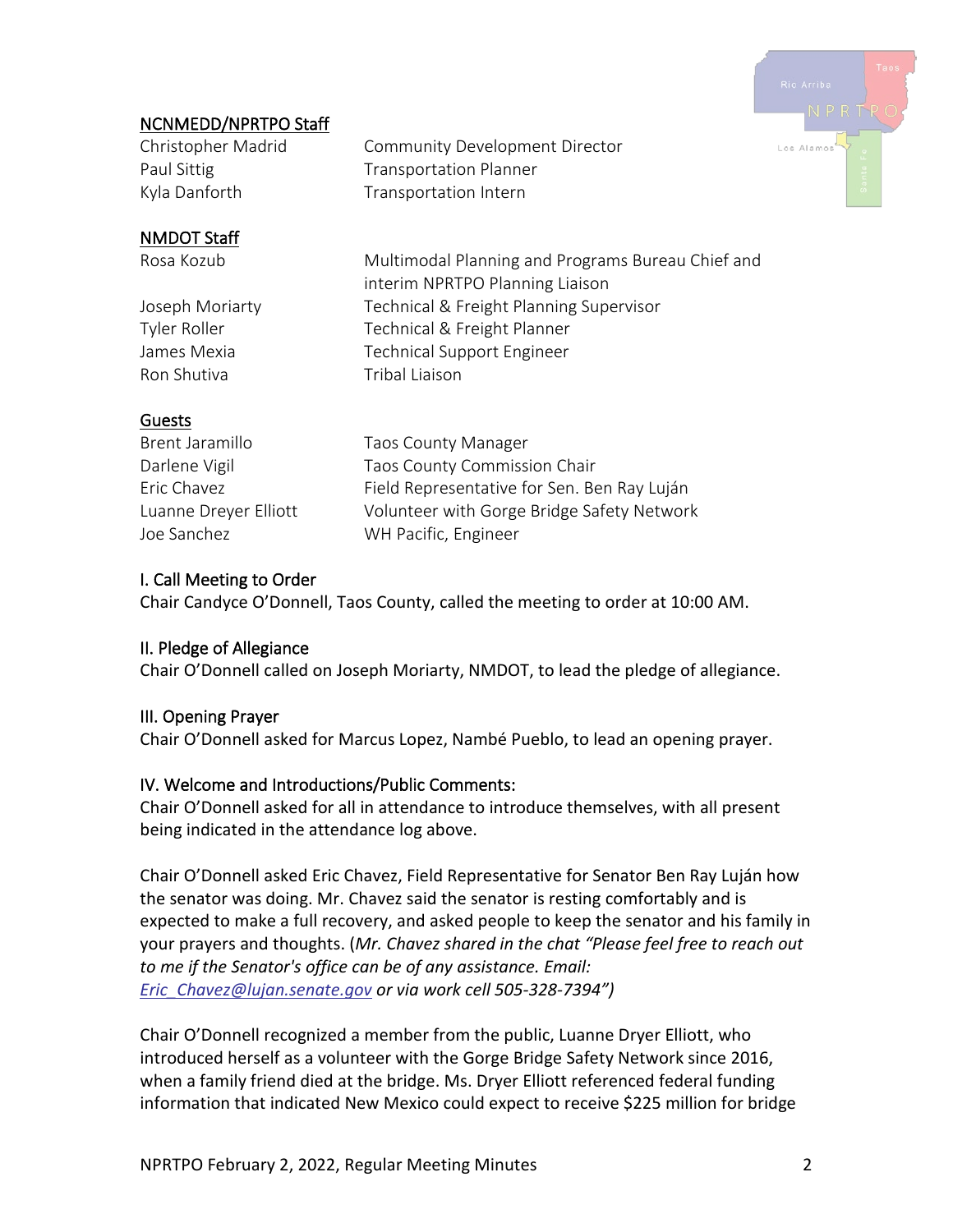replacement and repairs over five years, and she noted this could be used for suicide remediation at the bridge. Ms. Dryer Elliott noted that she, Chair O'Donnell, and Brent Alamos Jaramillo presented numerous letters of support to a joint RTPO meeting in 2017, though no progress was made at that time. She noted that the new infrastructure bill, P.L. 117-58 (*the Infrastructure Investment and Jobs Act, also called the Bipartisan Infrastructure Law*), includes funding for safety barriers and nets on bridges. Ms. Dryer Elliot said that the Gorge Bridge Safety Network supports any kind of safety barrier and noted that their original proposal was done by a retired bridge engineer from Arizona that involved rails, though a more modern approach that obstructs views less would also be supported. Ms. Dryer Elliott provided a summary of studies and efforts to improve safety on the bridge, going back to 2009, when State Senator Cisneros championed suicide deterrents at the bridge.

- 2009-2018: NMDOT conducted years of feasibility research
- 2010: NMDOT presented feasibility study results in Taos
- 2014: community members formed the Gorge Bridge Safety Network (GBSN)
- 2014-2015: NMDOT installed crisis phone lines on the bridge
- 2017-2021: 15 deaths at the bridge
	- o 2016: a juvenile death at the bridge
	- o 2021: a possible juvenile death at the bridge Ms. Dryer Elliott noted these deaths may signal the bridge as a public nuisance
- 2016-2017: Town of Taos and Taos County passed resolutions supporting suicide deterrent construction
- 2017: NPRTPO and Taos County prioritized the Rio Grande Gorge Bridge (RGGB) safety project (*added to the NPRTPO RTIPR*)
- 2018: NMDOT presented more detailed feasibility study results in Taos
- 2018: Senator Cisneros passed Senate Memorial 103 for Rio Grande Gorge Bridge Safety Improvements
- 2020: Governor Lujan Grisham authorized RGGB security guard training, staffing
- Currently: NMDOT has secured funding for security cameras and ADA-compliant walkways

Ms. Dryer Elliott asked what could be done to advance safety improvements on at RGGB, how the RTPO could assist, or what the GBSN could do. Chair O'Donnell thanked Ms. Dryer Elliott for her comments and said those questions could be addressed in a future meeting as a general discussion item, when the RTPO could review how bridges are added to the New Mexico safety transportation improvement plan.

Patrick Nicholson, Village of Taos Ski Valley, thanked Ms. Dryer Elliott for the information, and noted that this matter had been before NPRTPO before. Mr. Nicholson asked if NPRTPO could draft a resolution in support of suicide prevention at the Rio Grande Gorge Bridge at the next NPRTPO meeting. Mr. Nicholson stated this is an issue of importance to the greater Taos community and north central New Mexico, and anything that NPRTPO could do to advance the issue would be appreciated.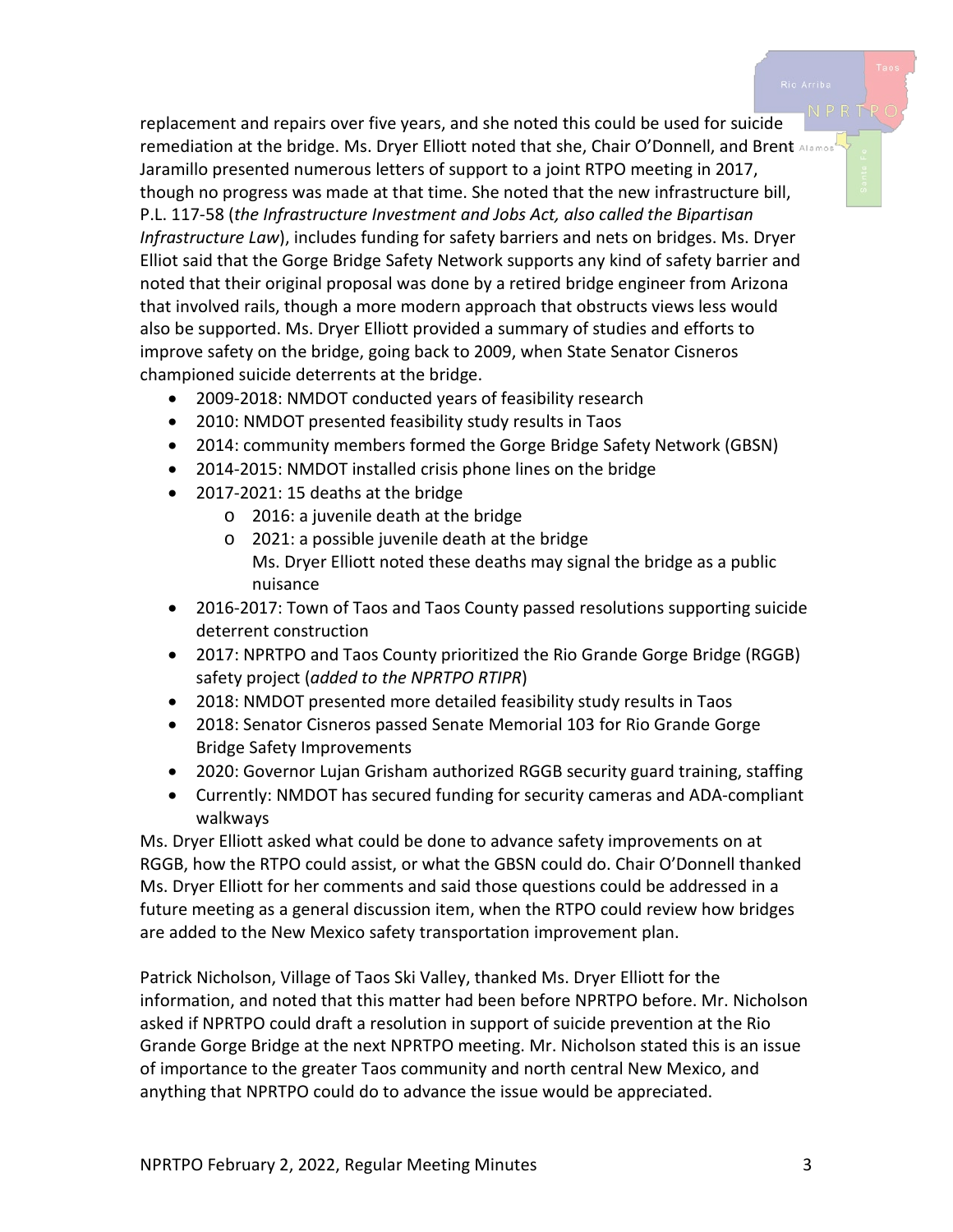Chair O'Donnell recognized Joe Sanchez as another member of the public in attendance and she asked him to introduce himself. He noted he was attending at the invitation of Mr. Brent Jaramillo.

Chair O'Donnell asked for any other public comments, and asked Mr. Jaramillo if he wanted to ask about the process of rating and ranking projects. Mr. Jaramillo noted that this could be addressed later in the agenda.

#### V. Roll Call:

| Name                    | Entity                     | <b>Voting Member or Alternate</b> |
|-------------------------|----------------------------|-----------------------------------|
| Keith Wilson            | Los Alamos County          | Alternate                         |
| Napoleon Garcia         | Rio Arriba County          | Voting Member                     |
| Gary Brett Clavio       | Santa Fe County            | Alternate                         |
| Chair Candyce O'Donnell | <b>Taos County</b>         | <b>Voting Member</b>              |
| Muhammad Hussain        | City of Española           | <b>Voting Member</b>              |
| Patrick Nicholson       | Village of Taos Ski Valley | <b>Voting Member</b>              |
| Linda Calhoun           | Town of Red River          | <b>Voting Member</b>              |
| Marcus Lopez            | Pueblo of Nambé            | <b>Voting Member</b>              |
| Sylvia Armijo           | Picuris Pueblo             | <b>Voting Member</b>              |
| Christy Ladd            | Ohkay Owingeh              | <b>Voting Member</b>              |
| Sybil Cota              | Ohkay Owingeh              | Alternate                         |
| Suzette Shije           | Pueblo of Santa Clara      | <b>Voting Member</b>              |
| <b>Bryce Gibson</b>     | <b>NCRTD</b>               | Alternate                         |

Chairwoman O'Donnell called on Paul Sittig, NCNMEDD, to conduct the roll call.

Mr. Sittig confirmed that there is a quorum for the meeting.

#### VI. Approval of the Agenda:

Chairwoman O'Donnell, Taos County, asked for a motion to approve the agenda.

Motion to approve the agenda as presented was made by Patrick Nicholson, Village of Taos Ski Valley. Second by Napoleon Garcia, Rio Arriba County.

| Name                    | Entity                     | Vote |
|-------------------------|----------------------------|------|
| Keith Wilson            | Los Alamos County          | Yes  |
| Napoleon Garcia         | Rio Arriba County          | Yes  |
| Gary Brett Clavio       | Santa Fe County            | Yes  |
| Chair Candyce O'Donnell | <b>Taos County</b>         | Yes  |
| Muhammad Hussain        | City of Española           | Yes  |
| Patrick Nicholson       | Village of Taos Ski Valley | Yes  |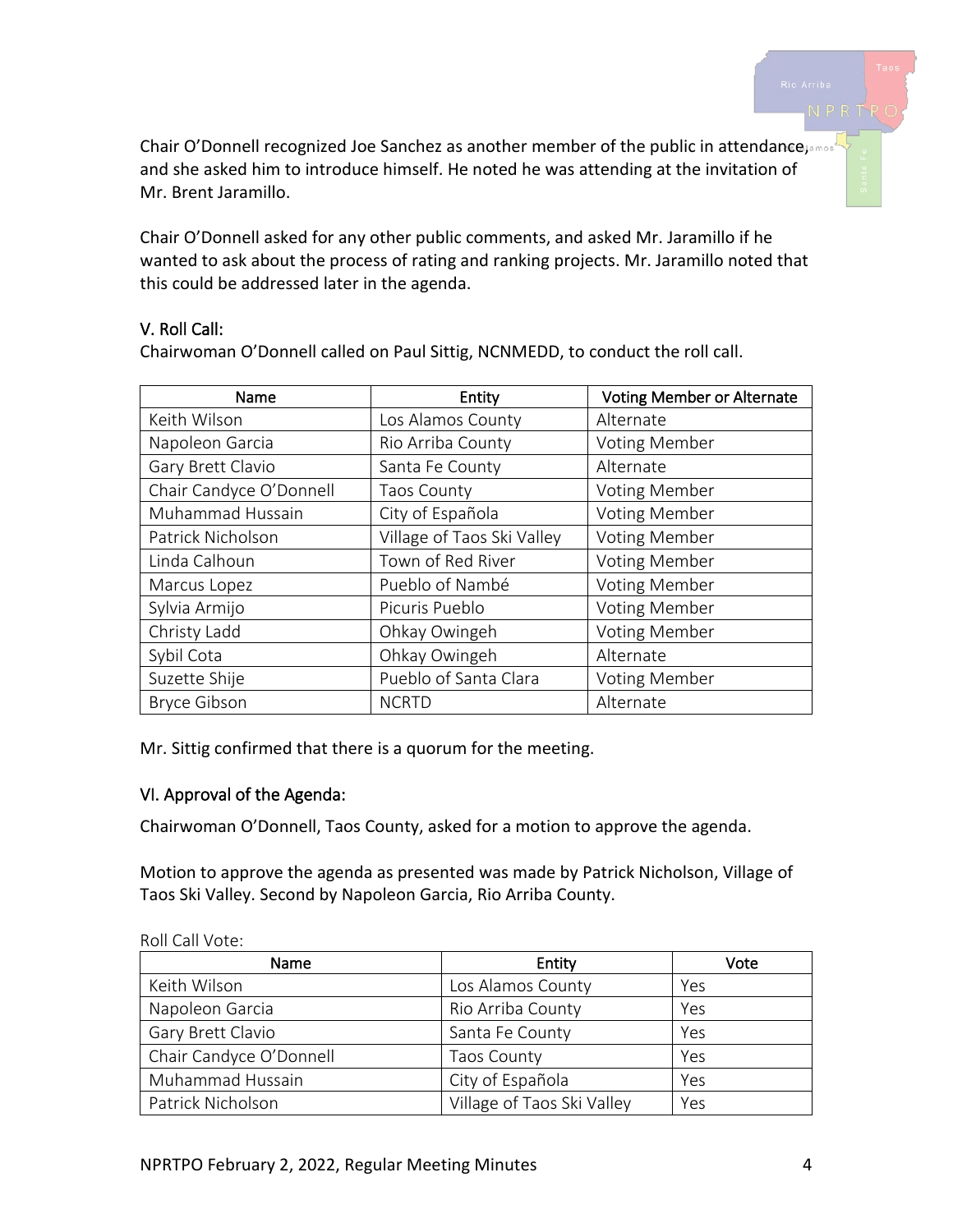|                     |                         |      | NPRTRC     |
|---------------------|-------------------------|------|------------|
| Linda Calhoun       | Town of Red River       | Yes  |            |
| Name                | Entity                  | Vote | Los Alamos |
| Marcus Lopez        | Pueblo of Nambé         | Yes  | Santa I    |
| Sylvia Armijo       | Picuris Pueblo          | Yes  |            |
| Lillian Garcia      | Pueblo of San Ildefonso | Yes  |            |
| Christy Ladd        | Ohkay Owingeh           | Yes  |            |
| Suzette Shije       | Pueblo of Santa Clara   | Yes  |            |
| <b>Bryce Gibson</b> | <b>NCRTD</b>            | Yes  |            |

The motion passed unanimously with members present.

### VII. Approval of the Minutes: January 12, 2022, Regular Meeting (online)

Chair O'Donnell, Taos County, asked everyone to take a moment to review the meeting minutes. She asked Mr. Sittig if the Town of Taos attended the prior meeting as a guest. Mr. Sittig noted they were not in attendance. (*Mr. Sittig later confirmed that Debra Baca should have been in attendance as a member of Taos County instead of the Town of Taos*). Lillian Garcia, Pueblo of San Ildefonso, noted she was not included as present but not voting on items. Mr. Sittig referred to his attendance log and noted that Ms. Garcia joined the meeting around 11:08 AM, after the voting on action items had taken place. Chair O'Donnell asked for a motion to approve the minutes with the attendance correction.

Motion was made by Lillian Garcia, Pueblo of San Ildefonso. Second by Muhammad Hussain, City of Española.

| Name                    | Entity                     | Vote |
|-------------------------|----------------------------|------|
| Keith Wilson            | Los Alamos County          | Yes  |
| Napoleon Garcia         | Rio Arriba County          | Yes  |
| Gary Brett Clavio       | Santa Fe County            | Yes  |
| Chair Candyce O'Donnell | <b>Taos County</b>         | Yes  |
| Muhammad Hussain        | City of Española           | Yes  |
| Patrick Nicholson       | Village of Taos Ski Valley | Yes  |
| Linda Calhoun           | Town of Red River          | Yes  |
| Marcus Lopez            | Pueblo of Nambé            | Yes  |
| Sylvia Armijo           | Picuris Pueblo             | Yes  |
| Lillian Garcia          | Pueblo of San Ildefonso    | Yes  |
| Christy Ladd            | Ohkay Owingeh              | Yes  |
| Suzette Shije           | Pueblo of Santa Clara      | Yes  |
| <b>Bryce Gibson</b>     | <b>NCRTD</b>               | Yes  |

Roll Call Vote:

The motion passed unanimously with members present.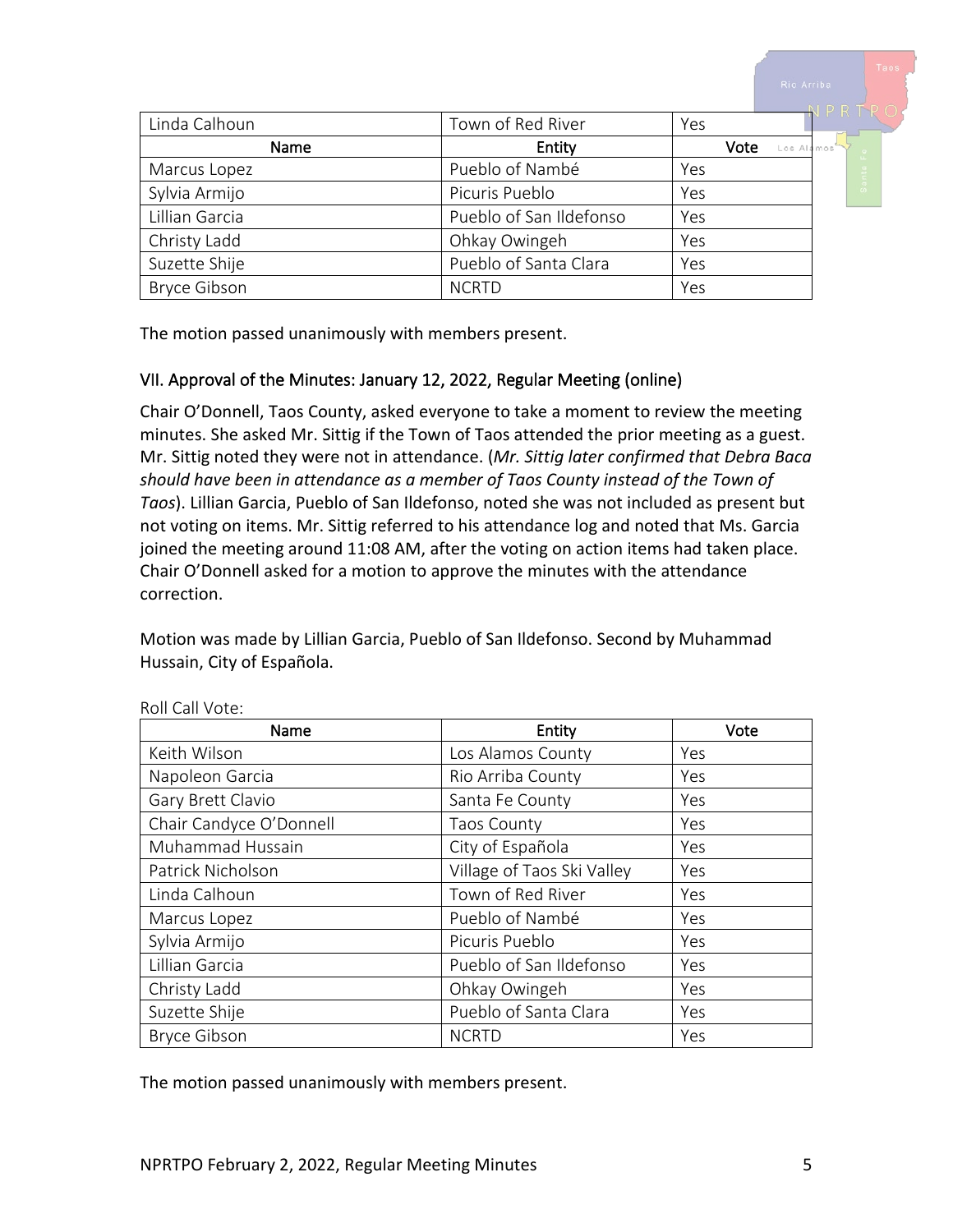#### VIII. **Presentation/ Discussion: NM Freight Plan Update** (Joseph Moriarty, NMDOT)

Chair O'Donnell congratulated Mr. Moriarty on his promotion to Technical & Freight Planning Supervisor and welcomed him back to NPRTPO to present on NMDOT's freight plan.

Mr. Moriarty thanked the Chair O'Donnell for welcome, and introduced Tyler Roller, a new hire in the Technical and Freight Planning Unit, who will be helping with the 2045 New Mexico Freight Plan. Mr. Moriarty noted that this planning effort is in its early stages, with this presentation as one of the outreach meetings to MPO and RTPO partners throughout the state.

Mr. Moriarty presented the background of the freight plan with a slide that read "The 2045 New Mexico Freight Plan Update will re-establish the vision and analysis of how New Mexico maintains and improves the condition and performance of the multimodal freight network in the state." Mr. Moriarty noted that the plan would look at all surface freight, including road, rail, intermodal (connections from rail to truck and air to truck), as well as pipelines. He noted that much has changed since 2015 when the prior freight plan was developed, including autonomous and platooning vehicles, and other freight technologies. The presentation continued:

Why is statewide freight planning important?

- Federal requirement necessary to receive National Highway Freight Program Funding.
	- o Must be updated at least every 4 years.
- Ensures that NMDOT and partners keep up with current trends.
- Freight transportation is critical to the state's economy.
- Opportunity for alignment with the long-range statewide transportation plan.
- Consistent with transportation planning best practices.

What is involved in New Mexico's freight plan update process?

- Engaging a cross-sector Freight Advisory Committee (FAC).
- Quantifying the economic trends affecting freight transportation in NM.
- Identifying major trade gateways, freight corridors, and freight bottlenecks.
- Improving understanding of the freight system conditions, needs, resources.
- Developing a strategic vision for freight movement through 2045.
- Documenting NMDOT's freight project selection process.
- Presenting an updated fiscally-constrained list of freight projects for NM.

Who's Involved?

- Planning Team
	- o Joe Moriarty, Freight Planning Program Manager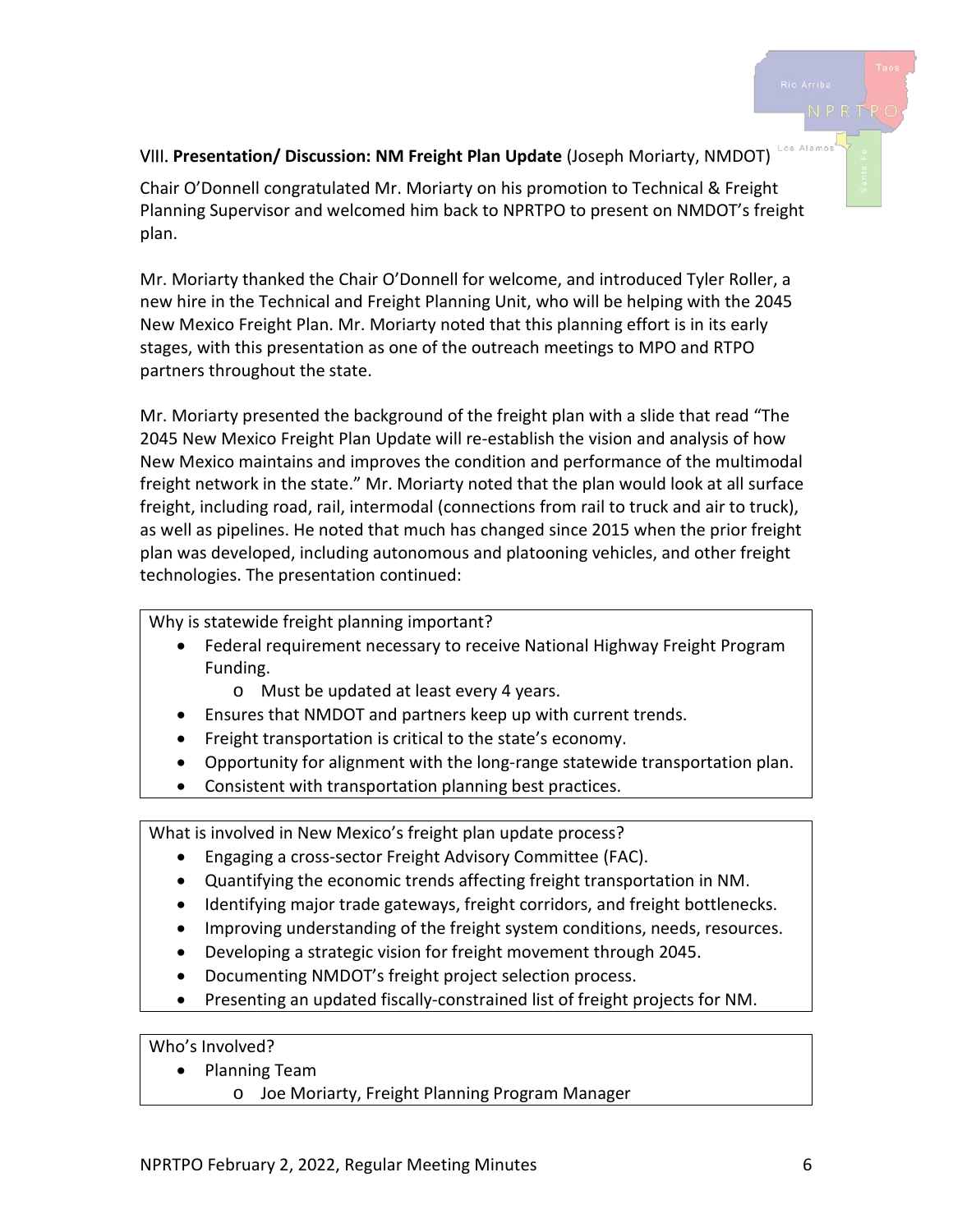



Mr. Moriarty noted that initial freight research and analysis, and the first Freight Advisory Committee meeting will take place on Feb. 24, 2022. He asked for input and feedback by email at [Joseph.Moriarty@state.nm.us](mailto:Joseph.Moriarty@state.nm.us) or by phone at (505) 470-8143. He also shared the new 2045 Freight Plan website[, https://www.2045nmfreightplan.com](https://www.2045nmfreightplan.com/) , noting that it will host Freight Advisory Committee (FAC) meeting minutes and prior planning documents. You can also provide comments and suggestions online.

Chair O'Donnell thanked Mr. Moriarty for the presentation and asked members for questions. Mr. Sittig asked if the plan will be focused on state facilities or looks beyond. Mr. Moriarty said the plan would look to the broader freight network that extends beyond the state system and noted that the new Bipartisan Infrastructure Law (BIL) allows the designation of more miles as critical freight corridors and increases the limit on how much of state-allocated freight funding could be moved to intermodal and rail freight projects. Strategic direction will first come from the committee, and NMDOT is continuing to receive additional guidance on new and continuing federal programs.

Chair O'Donnell asked to confirm that this plan is necessary to receive federal funding, and Mr. Moriarty confirmed that is correct. Chair O'Donnell asked for additional details on the inclusion of pipelines in the plan, and Mr. Moriarty noted that gas through pipelines can be considered as a mode of freight. Chair O'Donnell noted that a lot is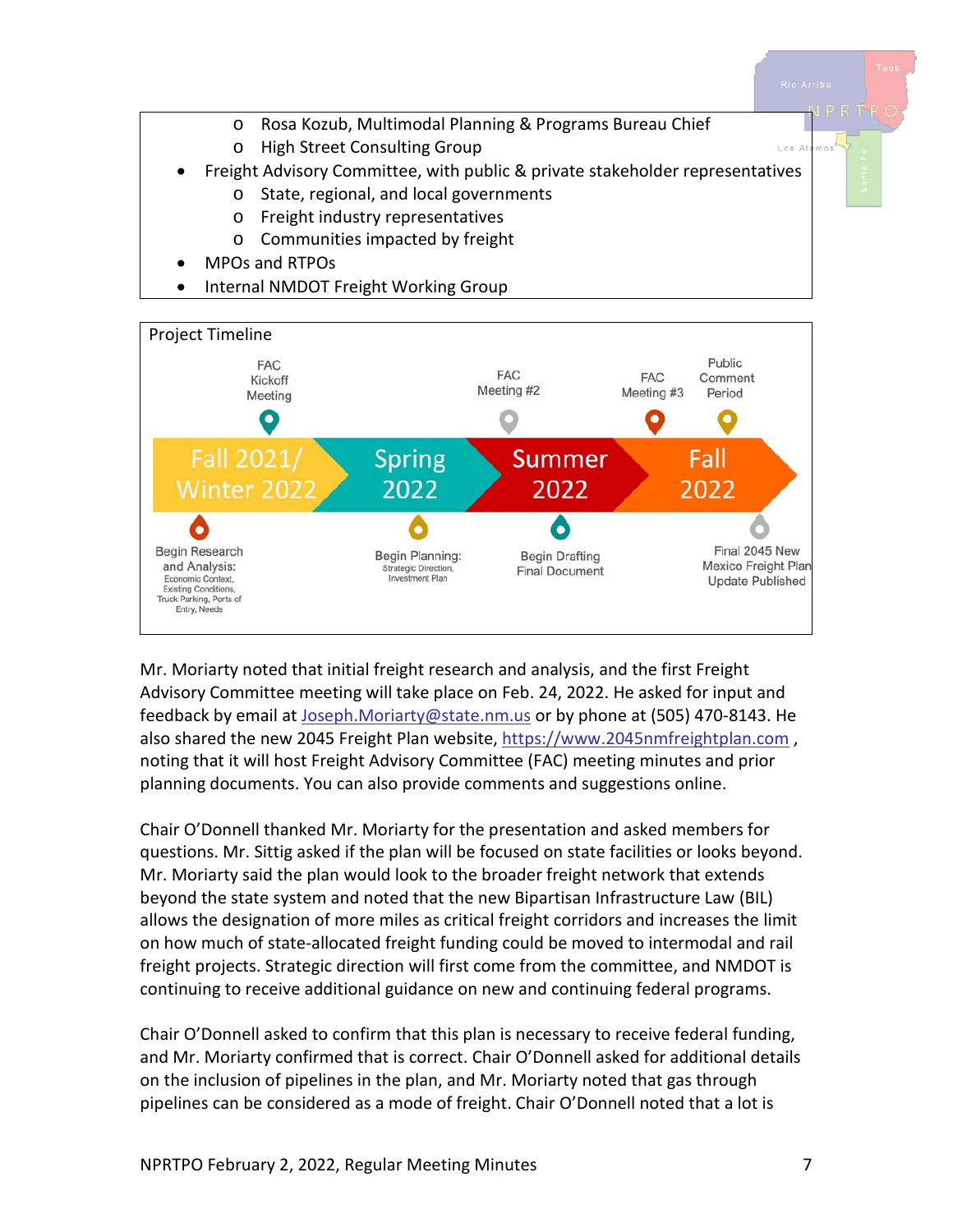changing with driverless semis and hydrogen-fueled trucks. Mr. Moriarty stated that they are planning for possible future scenarios, including different fuel types. .<br>Los Alamos Joe Sanchez asked about modal links, and the connection between destination and transfer points versus origin and transfer points, such as grocery deliveries and other retail sales. Mr. Moriarty confirmed that they are considering this element and have reached out to Walmart as well as Amazon as stakeholders, particularly with "last mile" issues. Mr. Moriarty noted that this is early in the process, and NMDOT is collecting this feedback now. Mr. Sanchez asked if New Mexico agricultural industry representatives were being included, and Mr. Moriarty confirmed they are included.

#### IX. **Presentation/ Discussion: NP RTP Introduction** (RTPO staff)

Paul Sittig, NCNMEDD, presented the updated draft of the Northern Pueblos Regional Transportation Plan (RTP), the long-range plan for the region. Mr. Sittig noted that he distributed the draft of the introduction section of the plan and asked the members if any would like to for a subcommittee to review and direct the work of the RTPO staff or present the progress to each section at the monthly RTPO meetings.

Mr. Sittig also asked the members who they wanted the plan to tailored for or addressed to the member entities, other decision-makers, or the public at large. He noted that this direction would shape how detailed the plan would be, and whether the language in the plan was more or less technical. He highlighted that he would move the Statewide and Regional Goals and Guidance from Section 1.3, in the introduction, to Section 3.3, either to pair with the general goals and strategies that were present in the prior NP RTP or replace them with NMDOT's current Objectives and Performance Measures for Safety, Mobility & Access, Program Delivery, and Asset Management.

Mr. Sittig noted that the draft introduction presented the region in a way that could be helpful for someone who was unfamiliar with the counties, and that Section 2 would go into more detail of the individual tribal and local communities. The plan is presented as a broad, general document, setting out long-term goals for the region. Section 1.2 describes the RTPO, its staffing, and compliance with the Title VI of the Civil Rights Act.

On the inclusion of NMDOT's Objectives and Performance Measures, Mr. Sittig noted that some are focused on state facilities and not the tribal and local roadways. Safety and Asset Management goals are statewide, but Mobility & Access and Asset Management are focused on Interstates and the National Highway System, which are predominantly owned and managed by NMDOT. Mr. Sittig also noted that much of New Mexico, including the Northern Pueblos region, is free from significant air quality concerns that are some of the Program Delivery performance measures.

Mr. Sittig did note that if members were to look at the performance measures as general goals for the region, they could benefit the communities and projects, but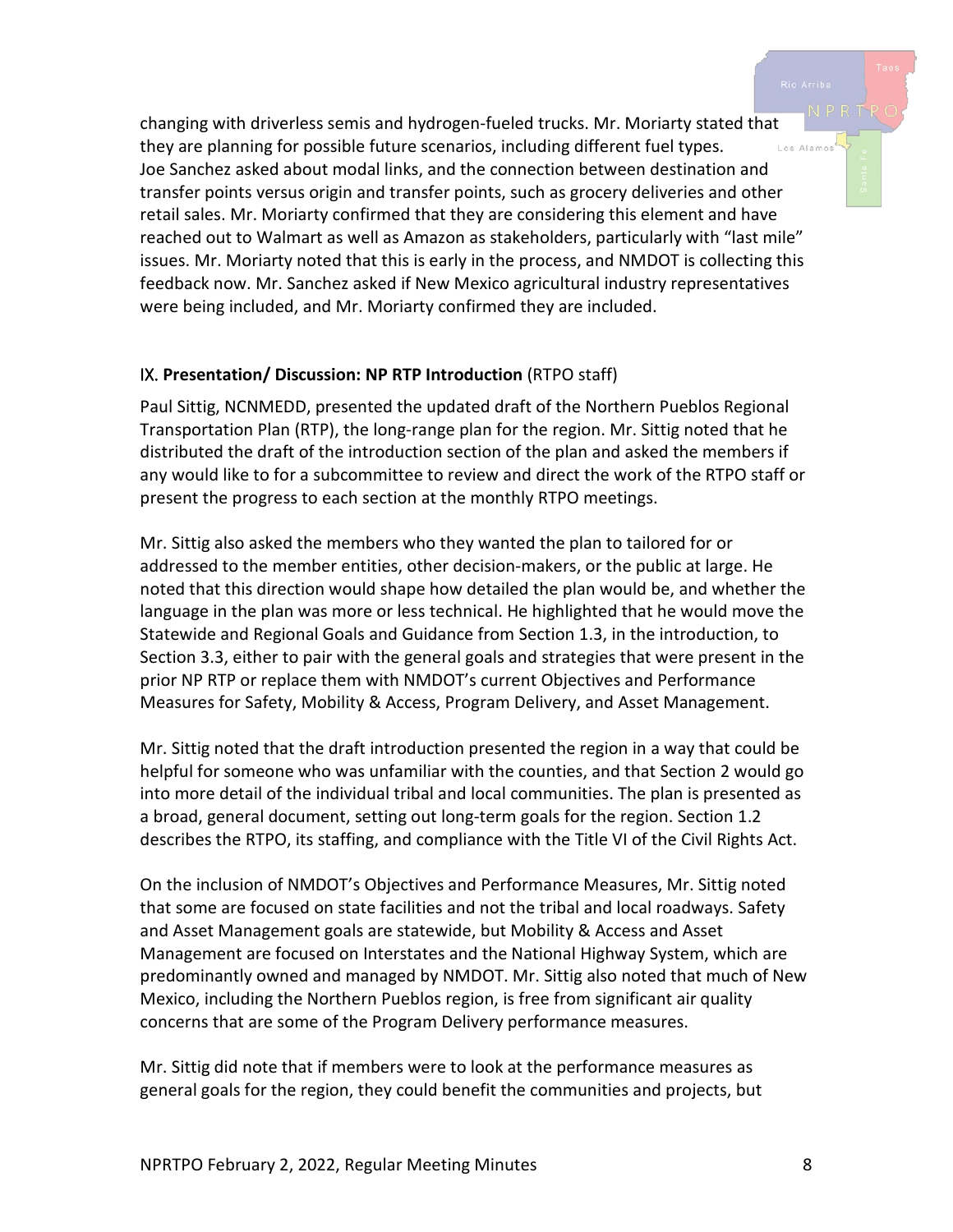stressed that due to the focus on NMDOT facilities in these performance measures, some improvements might not provide the boost to ranking or prioritization as is one goal for including the NMDOT's goals and performance measures in the regional longrange plan.

Keith Wilson, Los Alamos County, noted that on the MPO side, the NMDOT system was considered alongside the city infrastructure, and noted that the NMDOT network is an important backbone in the region, and suggested a holistic approach would be beneficial in the NPRTPO region, too. Including NMDOT projects and priorities could help tribal and local communities align their projects with NMDOT projects. Brent Jaramillo, Taos County, voiced support for Mr. Wilson's comments.

Joe Sanchez noted that the "useful life" metric didn't have an associated outcome and asked how funding balances would be equitably treated between rural and urban areas because their needs and modes are vastly different. Mr. Sittig replied, first clarifying that his earlier suggestion was not to disregard the NMDOT's infrastructure, but to highlight that the NMDOT's performance measures were focused on the condition of their facilities. He noted that aligning local efforts with the NMDOT's goals would benefit the region, and he will copy the list of regional projects from the State Transportation Improvement Program (STIP) into the NP RTP to identify near-term projects and priorities of NMDOT in the region.

Speaking to Mr. Sanchez's question about funding balance, Mr. Sittig noted that the RTPO has no funding authority or ability to manage funding directly, but rather provides recommendations to NMDOT based on the priority projects from member entities. He also noted that we could identify how tribal and local priority projects might align or intersect with NMDOT projects to improve coordination with NMDOT. Mr. Sittig noted that the RTPO members could pursue different funding sources, but there were no assurances that those funds would be awarded to any specific projects, though NMDOT and the Federal Highway Administration have methods to ensure some equity in funding distribution.

Chair O'Donnell asked members to identify who was interested in a subcommittee to guide and review development of the plan. She asked Mr. Wilson to join the committee if he thought it was something to support, and he confirmed he would join. He also noted that a smaller group could be able to provide more guidance, and they could report back to the full RTPO Board. Chair O'Donnell asked when the RTP was due to be completed, and Mr. Sittig noted that there is no fixed deadline, but it had been in development for a while now. Bryce Gibson, NCRTD, volunteered to join the committee, as did Jason Silva, Taos County. Rosa Kozub, NMDOT, noted that the new planning liaison would also be able to assist with the effort. Chair O'Donnell asked if Joe Sanchez would be interested in joining. He confirmed his availability to review the RTP.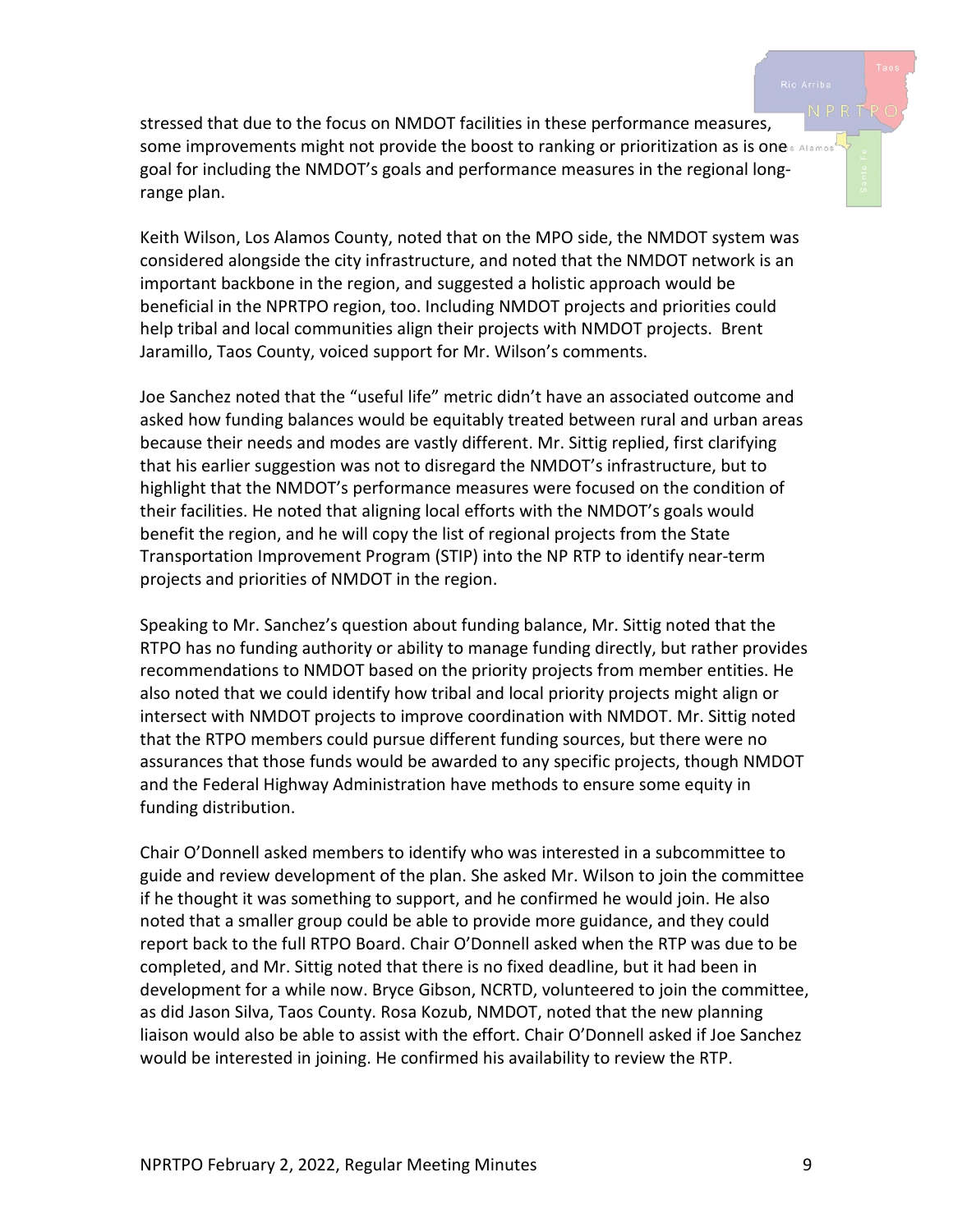Chair O'Donnell noted that the committee meetings could delve into the intended audience of the plan, and stated the plan should be for the members, as well as beings Alamos something the public could understand.

## **X. Presentation/ Discussion: Transportation Project Fund preparations** (RTPO staff)

Paul Sittig, NCNMEDD, presented a summary of the FY 2023 state Transportation Project Fund (TPF) call for projects, noting that it is likely that the funding amount for FY 2023 will be well above the annual \$40 million statewide pot, with NMDOT Secretary Sandoval mentioning at the January 6, 2022, State Transportation Commission that there could be an additional \$80 million, for a total of \$120 million available in this call. Mr. Sittig presented a preliminary schedule:

- **Jan. 31, 2022** NMDOT issued call for FY 2023 TPF projects
- **March 2, 2022** NPRTPO meeting where final TPF rating criteria is agreed upon, and members identify their preliminary project ideas
- **April 6, 2022** entities submit TPF PFFs to NPRTPO staff, who ensure the applications are complete, then send applications to District 5 staff for review
- **April 6, 2022** NPRTPO meeting where members discuss the application process and ask any questions they have for District 5 or NPRTPO staff
- **April 27, 2022** District 5 staff return signed PFFs to NPRTPO staff and applicants
- **May 4, 2022** NPRTPO meeting for FY 2023 TPF rating and ranking only
- **May 27, 2022** NPRTPO staff submit final 2023 TPF applications to NMDOT
- **Sept. 1, 2022** deadline for State Transportation Commission to select final awardees
- **1st week of Sept. 2022** NMDOT sends out award letters
- **End of Sept. 2022** Match Waiver Requests due from applicants to NMDOT

Mr. Sittig said he would work with members who are pursuing match waivers throughout the summer to ensure they're ready well ahead of the request deadline.

Mr. Sittig went on to present on the RTIPR process:

- 1. **A TLPA identifies their priority project(s)** through local planning process, ideally one that includes the opportunity for public input
- 2. **The TLPA completes a Project Prospectus Form (PPF)** for each project, which specifies key details of the project
- 3. **The TLPA submits the completed PPF** to the RTPO Planner for review and discussion.
- 4. The Northern Pueblos RTPO holds its annual project rating and ranking in its April or May meeting each year, where:
	- a. Each TLPA presents their project(s)
	- b. Members rate the projects
	- c. RTPO staff compile the ranking
- 5. Once approved by the NPRTPO Board, the **ranked project list is the new Northern Pueblos RTIPR**.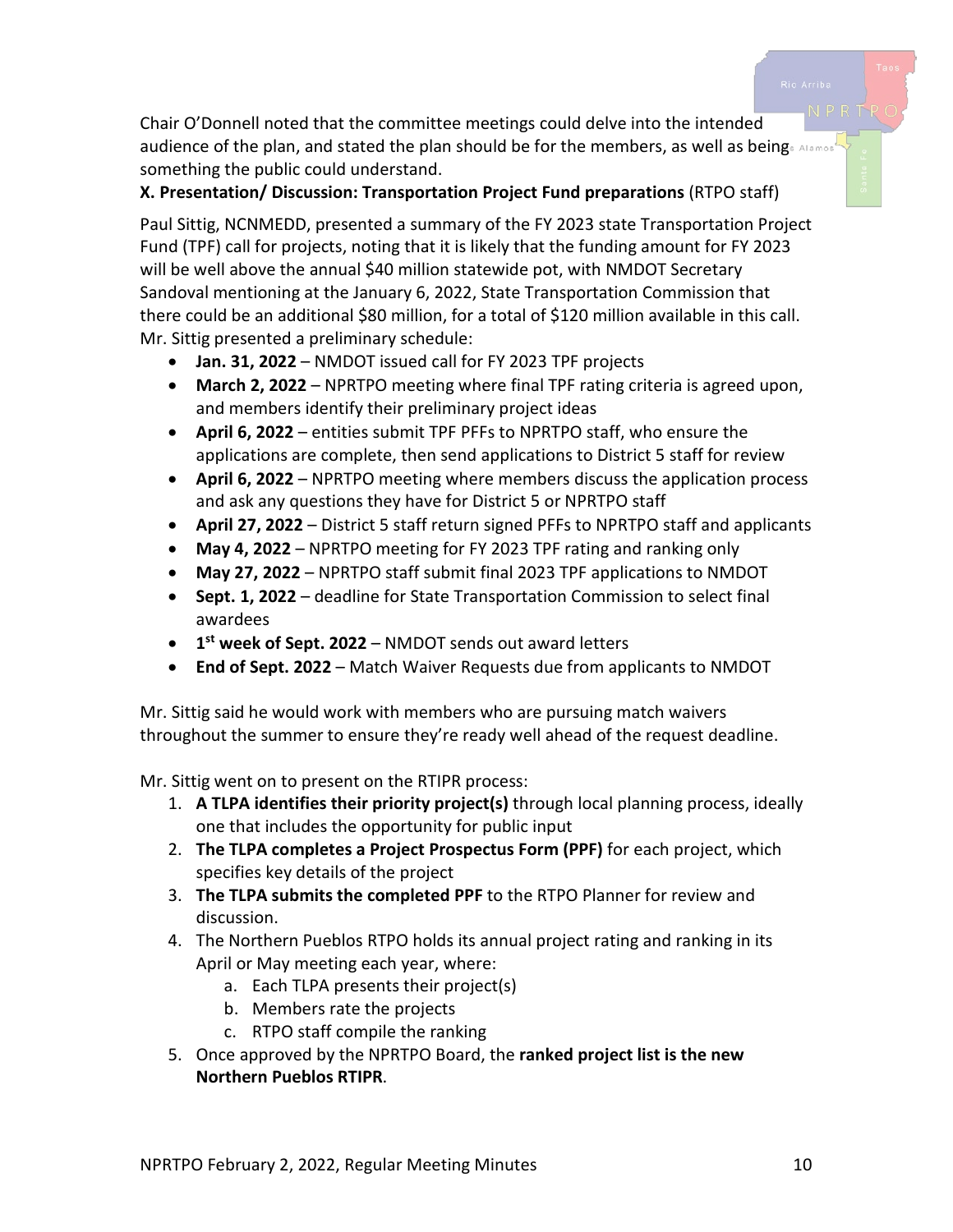Mr. Sittig noted that while we are currently focused on the FY 2023 TPF call for projects, [https://build.gov](https://build.gov/) has information on 380 continuing and new federal funding opportunities, which go to state, tribal, and local public agencies. He noted that the RTIPR was initially set up for projects that were to go onto the STIP but can also be used to regionally vet projects that are submitted to other competitive application processes.

Mr. Sittig presented the FY 2022 TPF rating and ranking criteria:

- **Planning** Secured other funding sources (no federal funding except TTP), matching funds (0-5 points)
- **Planning** Support from existing planning documents and/or federal or state agencies/STIP/RTIPR or State List (0-5 points)
- **Project Description/Type/Scope** Location of project, development clearly outlined (0-5 points)
- **Project Description/Type/Scope** Level of coordination with RTPO, NMDOT, and district engineers in project development and compliance (0-5 points)
- **Justification** Economic impact (improve access to jobs and tourism), need for project clearly outlined (0-5 points)
- **Justification** Improves quality of life/promotes safety/ environmental sustainability (0-5 points)
- **Request Readiness** Right of way acquisition and clearances, shovel readiness, planning documents, environmental clearances, project timeline (0-10 points)
- **2022 TPF Additions** Priority Bridge? (0-1 point, yes/no)
- **2022 TPF Additions** Part of a Phased Project?\* (0-1 point, yes/no)

#### **Maximum of 42 points**

\* TPF funding cannot be used if a prior or future phase will use federal funding, except for Tribal Transportation Program (TTP) funds.

Keith Wilson asked for Mr. Sittig to clarify whether he proposed to include FY 2023 TPF applications in an annual NPRTPO RTIPR update, and Mr. Sittig confirmed that was his suggestion. Mr. Sittig presented his proposed RTIPR structure, combining all proposed projects into one list with new columns for project type and eligibility, as well as the project average score.

Ron Shutiva, NMDOT, reminded members to review the FY 2023 TPF call for projects. He noted that while TTP funding is eligible for use as match for state funds but would incur federal requirements for the project. He also suggested that members prioritize TPF as a funding source because there are fewer requirements as compared to federal funding. Mr. Shutiva suggested that members review their ICIPs to identify priority projects, and consider phasing projects, as TPF funds can be used for project planning and design. Mr. Shutiva also suggested that members review their project estimates, particularly as project costs are increasing significantly, due to increasing materials costs, and consider pursuing match waiver if the community doesn't have match funding.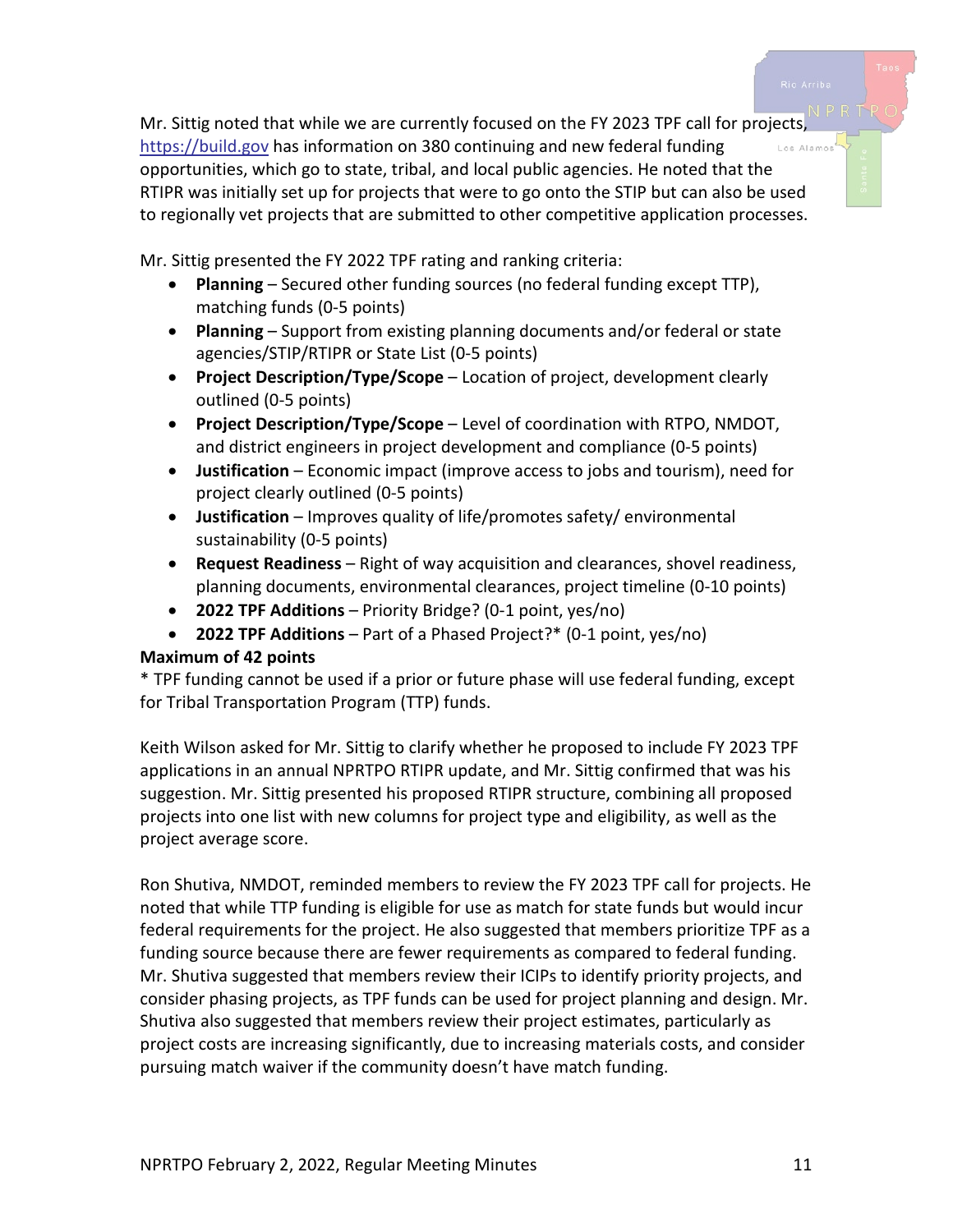Christy Ladd, Ohkay Owingeh, noted that their Highway 74 Intersection project will be fully funded through support from NMDOT, but was concerned that TPF funds are los Alamos ineligible where federal funds were provided for prior project phases. She noted that Secretary Sandoval said that he would investigate this requirement again. Ms. Ladd asked Mr. Shutiva to look into this, and he said he would.

Brent Jaramillo, Taos County, supported separate prioritized project lists for different funding types, and asked Mr. Sittig if there would be a call for STIP projects this year. Mr. Sittig noted that NMDOT has different calls for different federal funding sources. He noted that the RTIPR could be restructured to list the same application with different funding requests if the members wanted to include this option.

Mr. Sittig also noted that the reason NMDOT had given in the past for TPF funds not being eligible for a project with prior or future federal funds was due to the addition of federal requirements, which could slow down a project. TPF is intended to get projects funded and built in a shorter timeframe than is necessary for some federal procedures.

Mr. Jaramillo identified a county project that would be a State lead, a signal light in Ranchos on a state-owned highway, but he didn't think that it made sense for the County to pursue funding for this project. He also suggested that attendance to NPRTPO meetings could factor into project application scores. Mr. Jaramillo commented that shovel-ready projects could also be prioritized, noting that the County's Blueberry Hill Road received Capital Outlay for design and engineering and was now shovel-ready, but had not yet received construction funding.

Keith Wilson noted that it's easier to apply for specific calls for projects, rather than submitting prioritized projects all at once, and projects that were previously prioritized but unfunded could be included in a lengthier list of past priorities. Mr. Wilson also asked that members keep presentations to a 5- or 10-minute limit to keep the rating meetings short.

Chair O'Donnell supported the plan for a separate TPF application priority list and asked to review the 2022 TPF application list to see what was funded and what was not funded. Chair O'Donnell asked that the next meeting include confirmation of FY 2023 TPF application deadlines, length of presentations, and specify that the application is for tribal, county and village roads (*and other transportation infrastructure, as is eligible under the TPF legislation*). She stated there should be one presentation day, and any entity interested in TPF funding should be in attendance and present that day. Chair O'Donnell asked Mr. Sittig for a short PowerPoint template to help members keep their presentations succinct.

Mr. Sittig confirmed that he sent out the FY 2023 TPF Call for Projects, and the application deadline is the end of May 2022, with RTPO Staff to present the final applications to NMDOT on behalf of the members.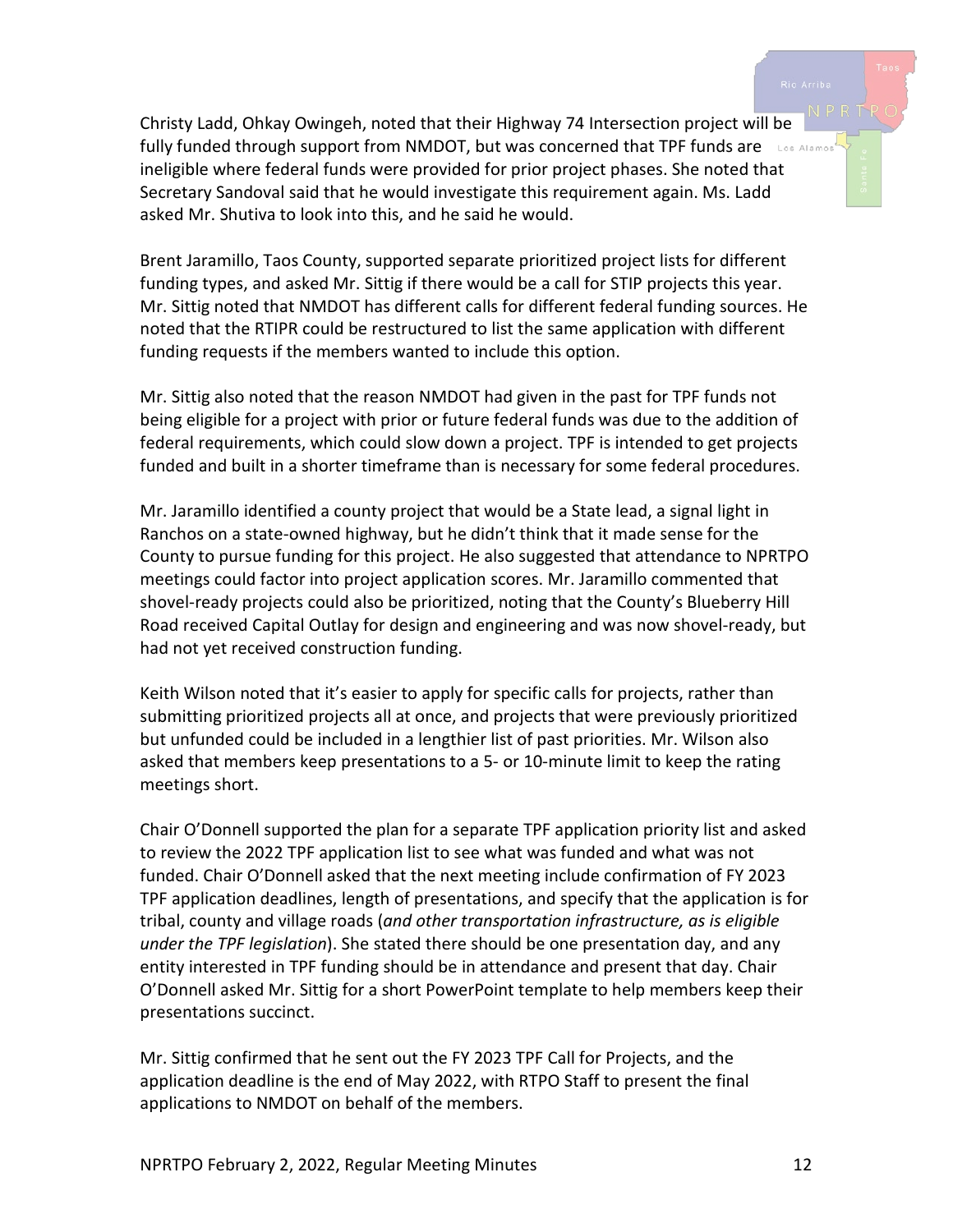Chair O'Donnell stated that the March 2022 NPRTPO meeting will be focused on TPFs, Alamos with entities providing their preliminary projects for Mr. Sittig to compile, followed by presentations in April 2022, which should be the entirety of the NPRTPO meeting. Chair O'Donnell asked Ms. Ladd to elaborate on the TPF funds not being eligible for projects with prior federal funds.

Ms. Ladd noted that because the Highway 74 project followed a federally funded study, the project was ineligible for TPF funding. Mr. Sittig presented language from the FY 2022 TPF FAQ, which states "the scope of work being submitted cannot be identical to a federally funded project. Per the final rule, federal funds may not be used as part of a TPF funded project, with the exception of Tribal Transportation Funds, which Tribal Entities may use as their match, but this must be disclosed on the application." Chair O'Donnell asked Mr. Shutiva how this could be addressed, and he noted he would get clarification on this requirement.

Brent Jaramillo noted that there is around \$500 million coming to NMDOT for transportation project funding, including funding for EV chargers, and asked whether any would be allocated for tribal and local projects via RTPOs, or through the Districts. James Mexia, NMDOT, isn't aware of how these funds might be directed or programmed but surmised that the increase in TPF funding might reflect the influx of funding to NMDOT. Chair O'Donnell asked if that federal funding is being redirected as state TPF funding. Mr. Sittig noted that the FY 2023 increase in TPF funding has been discussed in reference to increased oil and gas revenues in New Mexico and is not redirected federal funding.

Keith Wilson asked whether NPRTPO members would want to postpone rating and ranking until the May meeting instead of the April meeting. Chair O'Donnell asked that members present the name of a project at the March meeting and supported Mr. Wilson's suggestion for rating and ranking in May.

Chair O'Donnell asked if rating and ranking scores should consider NPRTPO attendance. Patrick Nicholson, Village of Taos Ski Valley, supported the comment by Mr. Jaramillo to add a rating weight for attendance. Mr. Wilson asked Mr. Sittig if attendance was mentioned in the bylaws. Chair O'Donnell asked Mr. Sittig to review the bylaws, and he displayed and read the following section: "C. Meeting attendance is recognized as a valid method for adding points to the rating score of participating entities. An attendance roster will be maintained to document the number of meetings an entity attends." Mr. Sittig noted that he has the history of who has attended prior meetings but noted that the TPF rating and ranking structure as approved does not include an attendance score. Chair O'Donnell noted that with this language in the bylaws, the RPTO is justified in adding attendance as a scoring criterion. Mr. Sittig said he would look through the RTPO records to see how this might have been included previously and present a proposed change to the rating and ranking at the next NPRTPO meeting.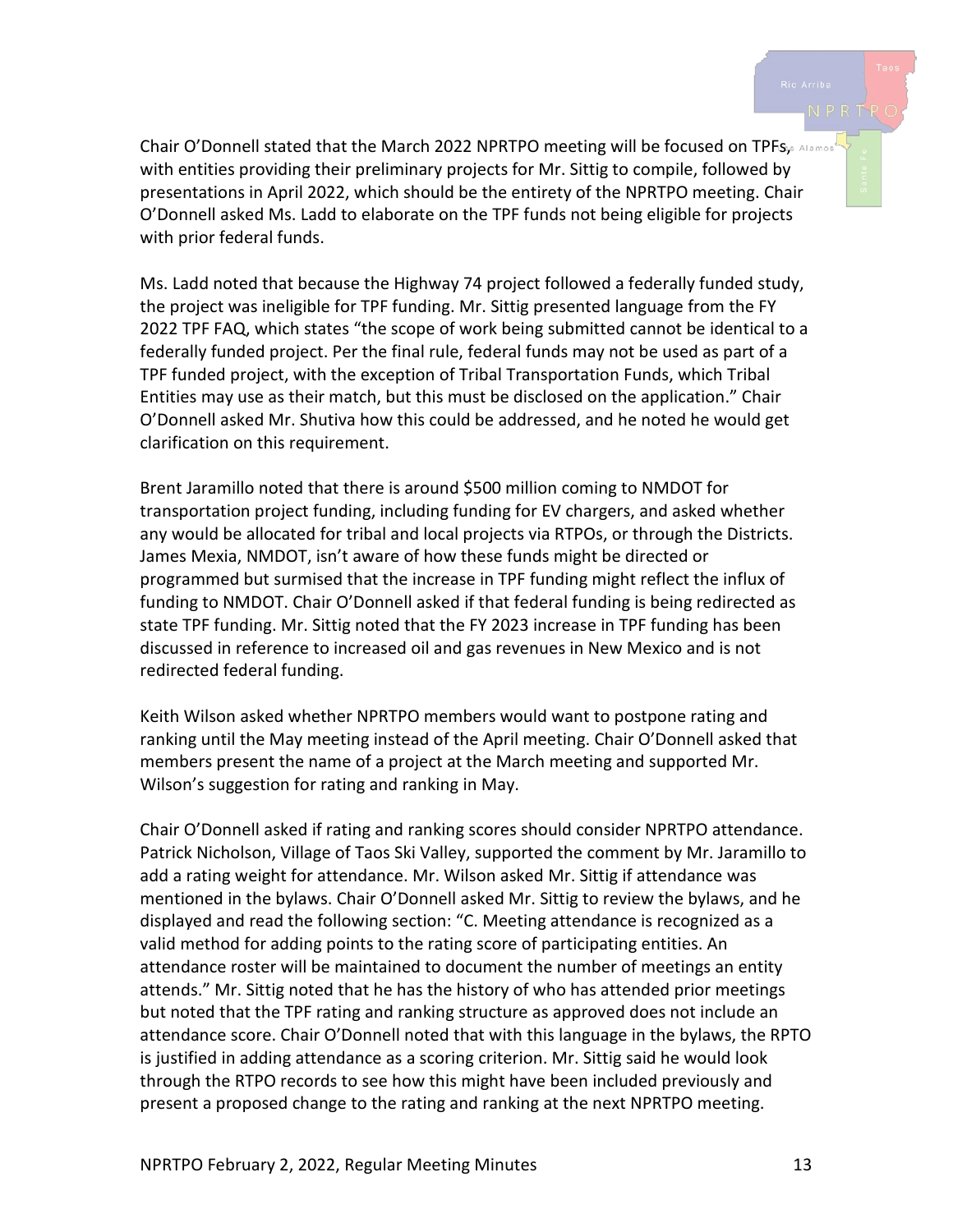

#### **XI. NMDOT Updates**

James Mexia, NMDOT District 5 Technical Support Engineer, noted that while the FY 2023 TPF application deadline is May 31, 2022, the TPF PFF forms need to be reviewed by NMDOT District 5, and may need a letter of support from the District, depending on the project location.

Mr. Nicholson asked Mr. Mexia whether a resubmitted TPF PFF need a new application and letter of support, and Mr. Mexia suggested that entities do fill out new applications, particularly to update the project estimates.

Mr. Jaramillo suggested that bridges in poor condition should rank higher in the rating and ranking process. Mr. Sittig brought up the FY 2022 TPF rating and ranking, which includes whether a project is a priority bridge. Chair O'Donnell asked whether the rating criteria should be reworded to state that the project is an NMDOT priority bridge, and Mr. Jaramillo confirmed that would help, and it could be addressed through the PFF.

Mr. Sittig noted that he has NMDOT's list of non-NMDOT bridge rankings from last year, and had requested a new bridge condition list, which he would distribute once he receives it.

Mr. Wilson asked Mr. Mexia if he had a PFF submission deadline in mind. Mr. Mexia noted that with the March meeting date including project identifications, that list of proposed projects would help the District have ample time for review and discussion with applicants. Mr. Wilson said that a PFF deadline of a couple weeks after the March meeting could work. Mr. Wilson asked if a resolution is necessary with the initial PFF, and Mr. Sittig confirmed that the PFF includes fields to indicate whether a resolution is available or not, or if it is in progress, so a resolution is not needed with the initial PFF.

Chair O'Donnell asked whether May was too late for the rating and ranking, or if April was too soon for entities to get their cost estimates. Mr. Mexia noted that knowing the priorities of the RTPO could help inform the District when considering the whether the District's priorities align. He noted the sooner the process is started, the more time they have to go back and forth to refine details. Mr. Wilson suggested considering the May meeting date as the goal to work back from for the District. Mr. Mexia said he would like to receive the PFFs by mid-March or April at latest, as he takes projects to Paul Brasher, D5 District Engineer, and Mr. Brasher always identifies items to clarify or refine with the applicants.

Chair O'Donnell tentatively set the presentation date for the April 6, 2022, meeting date, or we have a special meeting in the middle of April, to be discussed again in the March meeting.